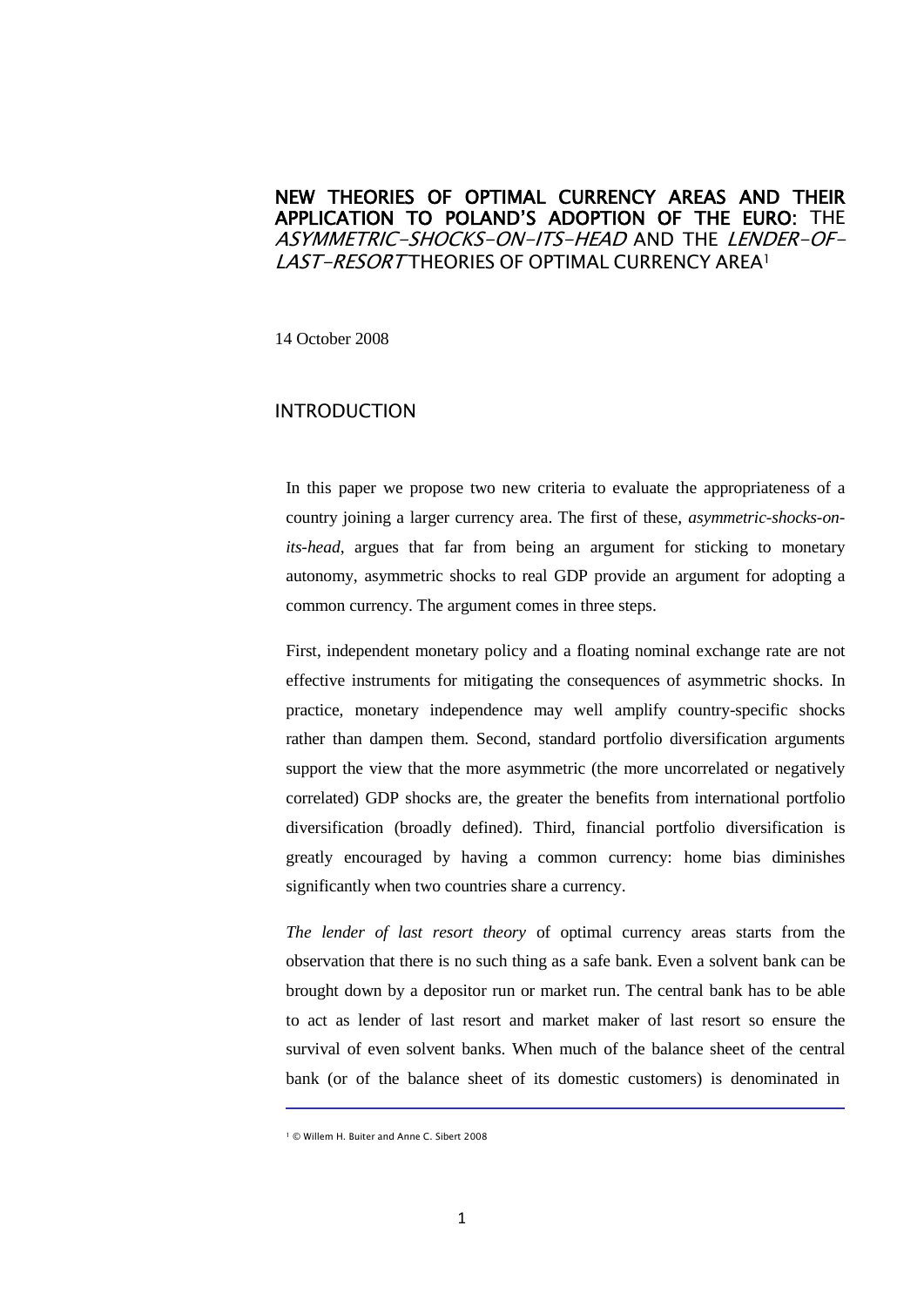foreign currency, and specifically when there is either a large net foreign currency exposure or a large net short-term liability exposure in foreign exchange, the survival of banks faced with funding liquidity or market liquidity problems requires either a foreign currency lender of last resort or a domestic currency that is also a global reserve currency. There are but two serious global reserve currencies today: the US dollar and the euro.

Iceland is a classic example of what can happen to a country with a banking sector that is large relative to the rest of the economy and that has short-term foreign exchange funding needs that outstrip the resources of its central bank. In Poland, the banks may have limited foreign currency exposure, but its domestic customers do not. In particular, the household sector has borrowed overwhelmingly in foreign currency, including Swiss franc, euro and yen. The Polish banking system has therefore swapped its foreign exchange risk for credit risk through the unhedged foreign exchange risk assumed by its domestic nonbank private sector. The fact that Hungary is in worse shape than Poland, both as regards its net foreign currency exposure and as regards the currency mismatch in the non-bank private sector is not really a source of much comfort.

We doubt whether the National Bank of Poland has the resources to refinance the foreign currency exposure of the domestic private sector. Both refinancing risk (liquidity risk) and solvency risk due to a large depreciation of the zloty can therefore be avoided only by Poland adopting the euro and gaining access to the lender of last resort and market maker of last resort facilities of the Eurosystem.

# I. THE ASYMMETRIC-SHOCKS-ON-ITS-HEAD THEORY OF **OCAs**

The conventional view that asymmetric shocks to the demand for or the supply of domestic output make a common currency undesirable is based on the view that national monetary policy can be used effectively to dampen undesirable fluctuations in the output gap. The economic theory underlying it is Keynesian, Old- or New-, because the ability of monetary policy to influence the real economy depends on the existence of nominal price or cost rigidities.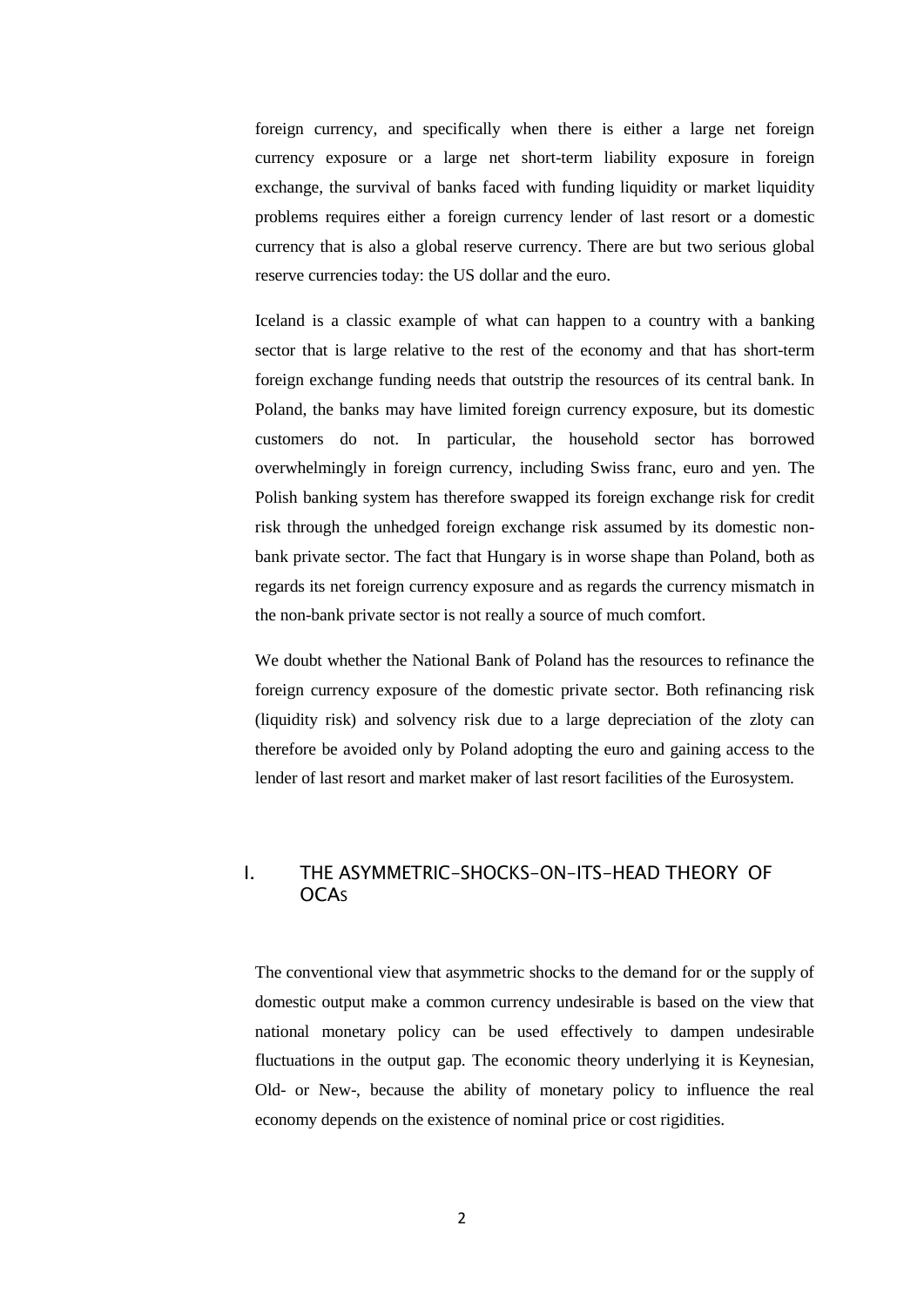In the presence of a high degree of international capital mobility, the theory must be \_augmented' to allow for the distinction between \_IS' shocks and \_LM' shocks. In the limiting case of perfect international capital mobility, keeping the domestic nominal interest rate constant is the optimal output and price level stabilising response to a money demand (LM') shock. One way to achieve this is to have a credible fixed exchange rate regime. The most credible fixed exchange rate regime is a common currency.

Even within a Keynesian setting, and even if the shocks perturbing the output gap are demand shocks (at a given domestic interest rate, a given exchange rate, a given price level and given expectations of future prices and exchange rates), the desirability of discretionary national monetary policy is questionable. It assumes (1) that the monetary policy authority is benevolent, (2) that the monetary policy authority is competent and (3), that asset markets, including the foreign exchange markets, are efficient.

All three assumptions are questionable. The authorities could be malevolent or benevolent but opportunistic (incapable of credible commitment). They could be incompetent or the structure of the economy could be sufficiently complex and opaque as to make destabilising policy as likely as stabilising monetary policy. Monetary policy lags are long, variable and uncertain. Policy does not just have to contend with the outside lag (from the instrument to the economy) but also with the inside lag (the lag between the arrival of new policy-relevant information and the right decision being made and implemented). In addition, financial markets are far from efficient, even in the textbook sense of efficiency and certainly in the broader sense of setting prices conducive to socially efficient outcomes. Herding behaviour, panic, fear, exhilaration, mania, confidence and trust all powerfully influence asset prices and do so in unpredictable ways and in ways that cannot be easily harnessed to the pursuit of macroeconomic stability.

So instead of acting as a buffer or as a shock-absorber, damping exogenous shocks and reducing the real resource cost of achieving a given necessary adjustment in the real exchange rate, changes in the nominal exchange rate may contribute to the amplification of shocks, to excess volatility and to possibly quite persistent misalignments of the real exchange rate.

If the economy were Keynesian but simply too complex to stabilise effectively through the use of domestic monetary policy, the exchange rate regime would be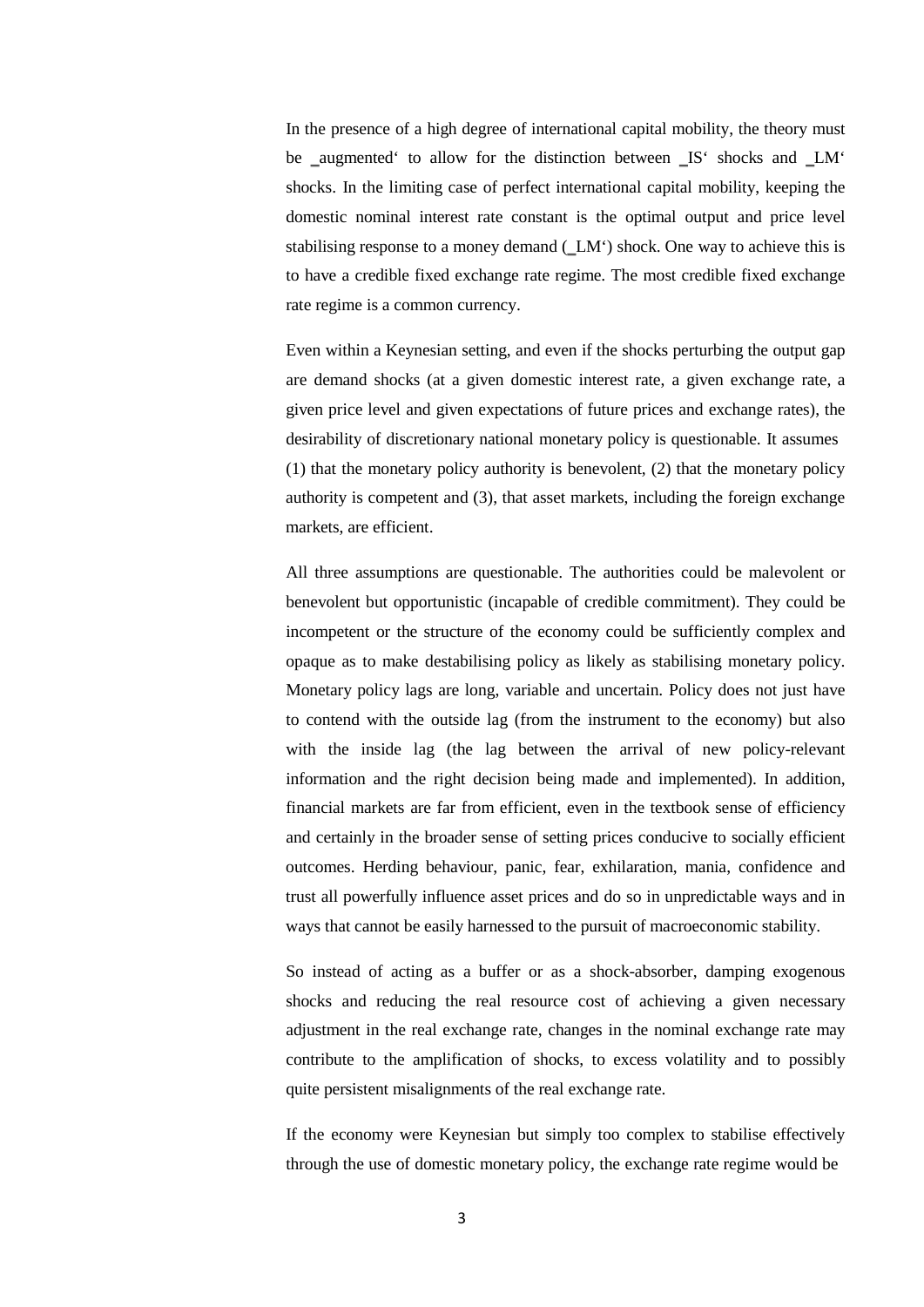a matter of indifference from the point of view of stabilising real GDP. If, however, stabilising consumption rather than GDP is the purpose of policy, then even if GDP fluctuations either are exogenous or not amenable to systematic stabilisation through monetary policy, other more classical consumption stabilisation instruments may be available.

### II. THE DESIRABILITY OF ECONOMIC DIVERGENCE

Whether real convergence (defined as convergence of per capita GDP levels among EU nations) is good or bad depends crucially on the scope for crossborder redistribution and risk sharing. It is key to distinguish between *first moment convergence* and *second moment convergence*. First moment convergence concerns the convergence of expected levels or growth rates of real per capita GDP. Second moment convergence refers to the degree to which national deviations from the mean level or growth rate of real per capita GDP are positively or negatively correlated, that is, it refers to the conditional covariances between national real per capita GDP levels or growth rates.

It is likely that first-moment divergence, which implies increasing inequality between national per capita GDP levels, even though it does not necessarily indicate inefficient use of resources in any nation, is likely to create increasing political tensions, unless there are effective mechanisms for redistributing income between nations to ensure that divergence per capita output levels need not imply divergent per capita consumption and economic wellbeing.

Uncoupling of national consumption from national GDP can be done through a number of private, market-based mechanisms, through private non-market mechanisms and through cross-border fiscal transfers. Private market-based mechanisms include international financial portfolio diversification (especially ownership by residents of one nation of equity stakes in companies operating in other member countries) and international labour mobility. Private non-marketbased mechanisms include cross-border private transfers, such as remittances and charitable donations.

International transfers can either be made by national governments or by a supranational European entity. In practice, in the EU, the redistributional role of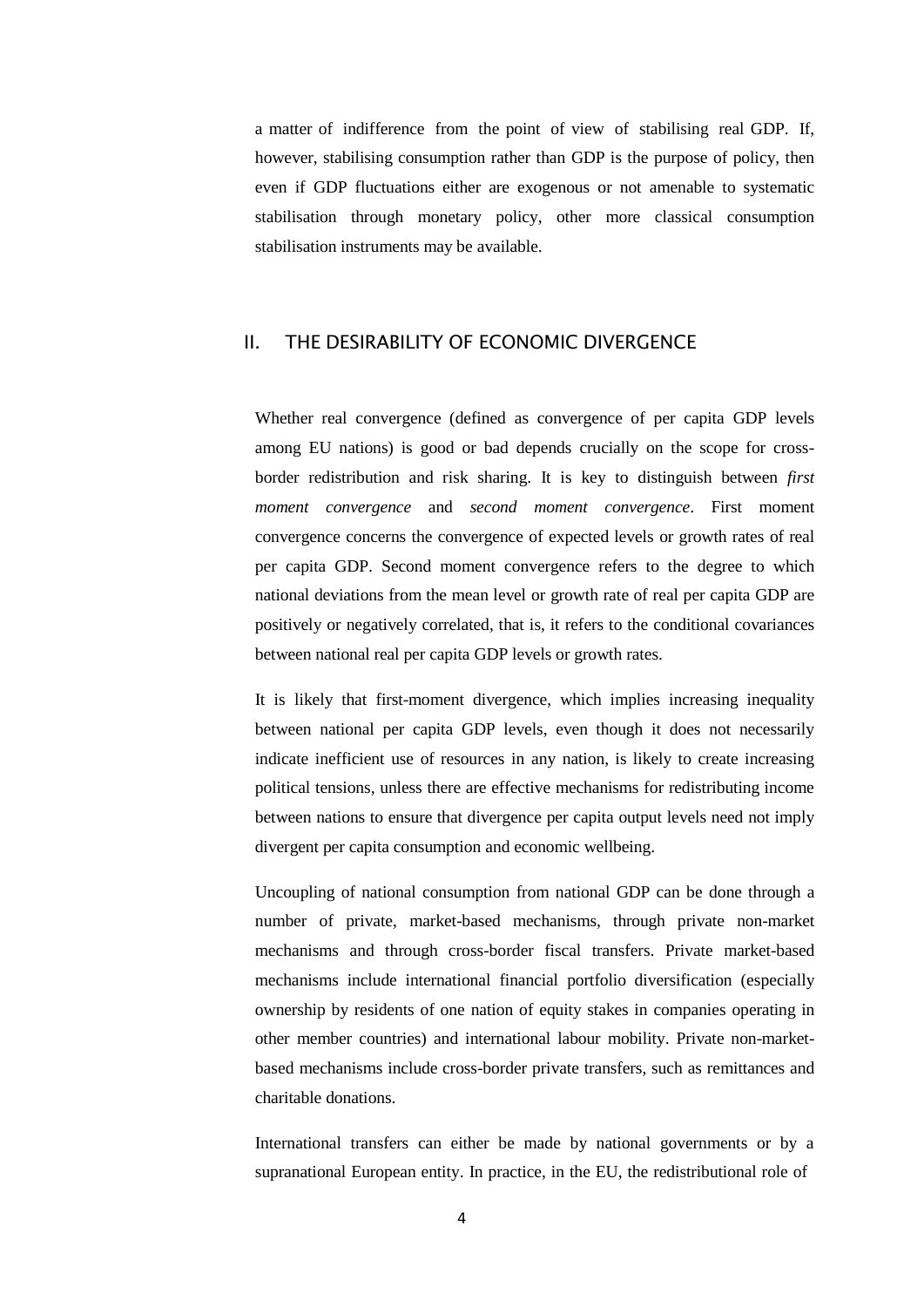the supranational bodies is negligible: the total budget of the EU institutions is less than 1.25% of EU GDP, and about a third of that goes towards administrative costs. With the exception of the European Investment Bank, the EU institutions have to balance their budgets on a year-by-year basis. Clearly an average contribution of just over one percent of EU GDP can finance a significantly larger EU transfer (as a share of recipient GDP) to poorer countries. Even so, the redistributional role of the Commission is limited indeed. Bilateral or multilateral intergovernmental transfers in the EU are not part of the politicaleconomic landscape.

The same private and public mechanisms that provide redistribution can also provide insurance, that is, they can act as risk sharing mechanisms. Indeed, the difference between redistribution and risk sharing is very similar to the first moment vs second moment distinction we made for convergence. Redistribution concerns income or wealth-contingent transfers in the absence of uncertainty. Risk-sharing involves payments (or other actions-in-kind) contingent on the realisation of some unknown future random variable.

First-moment divergence is at best neutral. This will be the outcome when (a) the divergence in real economic performance (productivity, efficiency) is not due to preventable or corrigible market failure or government failure, and (b) is made congruent with the Union's distributional/fairness objectives through effective and efficient redistribution. If either (a) or (b) fail to be satisfied, first-moment divergence is a problem – in all likelihood both an economic efficiency problem and a political fairness/distributional problem.

If first-moment divergence is a problem in the EU and the EMU, and even if the divergence has been exacerbated by integrationist measures like the Single European Act (SEA) in 1986 or by the adoption of a common currency by 11 EU members in 1999, the policy implications are by no means obvious. Reversing the painfully achieved, albeit still very limited, deep integration pursued by the Single Market Programme (SMP) launched in 1992, would result in massive efficiency losses and would probably mean the end of the EU. Leaving EMU would make absolutely no economic sense for any of the 15 present members.

Unlike first moment divergence, second moment divergence can, provided sufficient cross-border risk sharing is possible, be a highly desirable phenomenon. In what follows, second moment divergence will be associated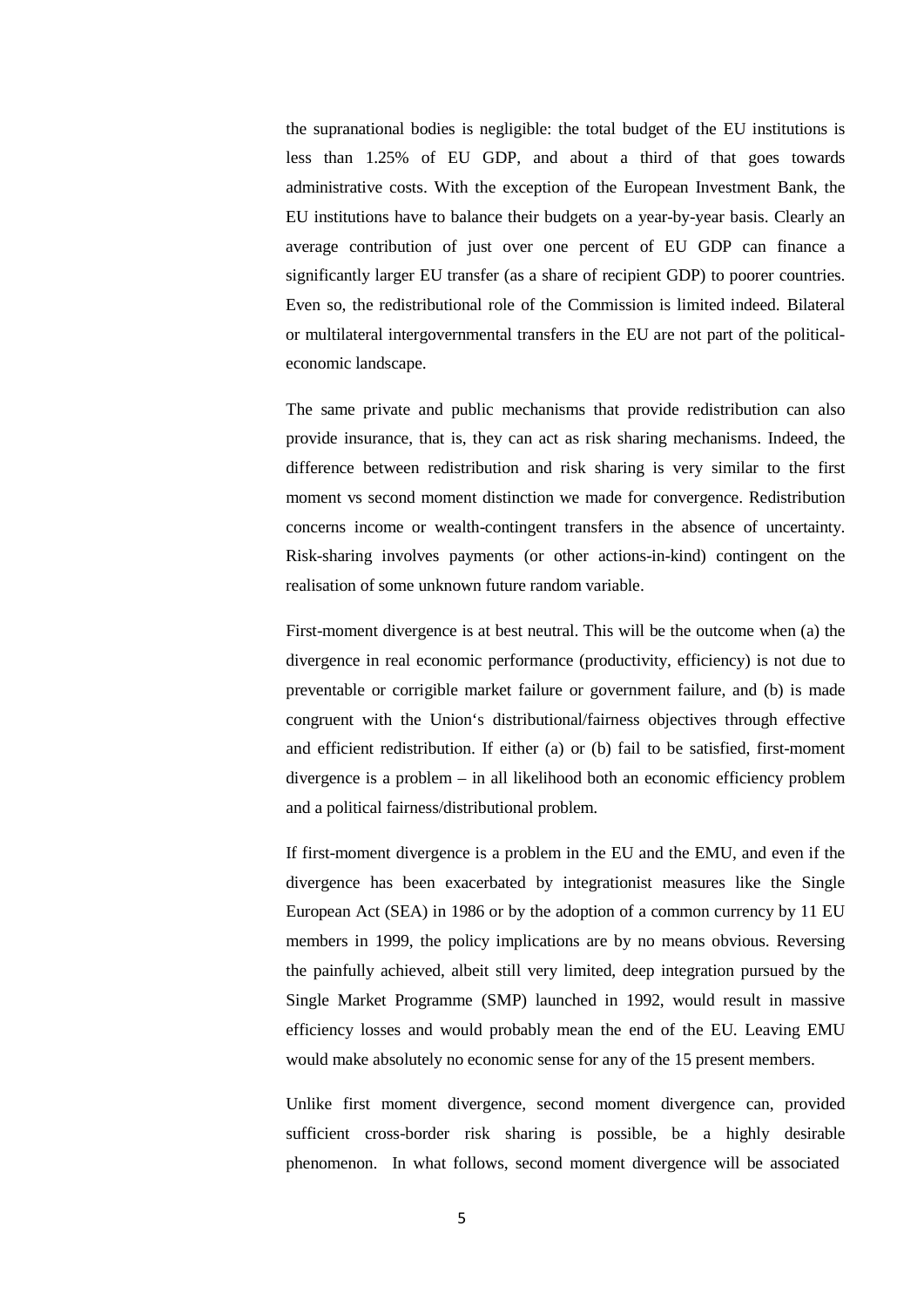with asymmetric shocks, that is, negatively correlated shocks to the levels or growth rates of real national GDP. This follows from a straightforward application of portfolio theory under uncertainty.

For simplicity, view the monetary union as a closed system and ignore real capital formation. In the aggregate, therefore, the citizens of the Union consume the aggregate GDP of the Union. Under financial autarky and without labour mobility, each nation's residents own the assets that produce that nation's GDP. Since the abolition of slavery, human wealth (the present discounted value of the future earnings of a worker) cannot be traded either within or across national borders. Without international financial portfolio diversification, claims to the earnings of the domestic capital stock also cannot be traded across borders. Without labour mobility, and without cross-border fiscal transfers, it follows that each nation's consumers have to consume that nation's GDP. The variance of their national consumption is the variance of domestic GDP.

When national equity markets become integrated into a single Union-wide equity market, risk sharing through risk trading, that is, through financial portfolio diversification becomes an option for capital income. Most of national GDP is, of course, national labour income, which is not perfectly correlated with national capital income and is unlikely to be spanned by the capital income claims of the entire union. Sharing labour income risk will therefore have to occur either through cross-border fiscal mechanisms or through labour mobility. If these risksharing mechanisms are sufficiently developed, asymmetric shocks or secondmoment divergence, becomes a boon rather than a bane.

Consider the extreme case where there is either a complete set of risk-trading markets or a complete set of national-GDP contingent cross-border transfer payments. It is clear that, in this world, holding constant the variances of national GDP levels, a higher negative correlation between the national GDP levels means that Union-wide aggregate GDP will be more stable, and so will Union-wide aggregate consumption. With complete risk sharing, individual national consumption levels can perfectly match the behaviour of the aggregate Unionwide consumption.

Second-moment divergence is therefore welfare-enhancing when there are sufficient opportunities for cross-border risk sharing. The job of the Commission is to strive to encourage the creation of private and public (intergovernmental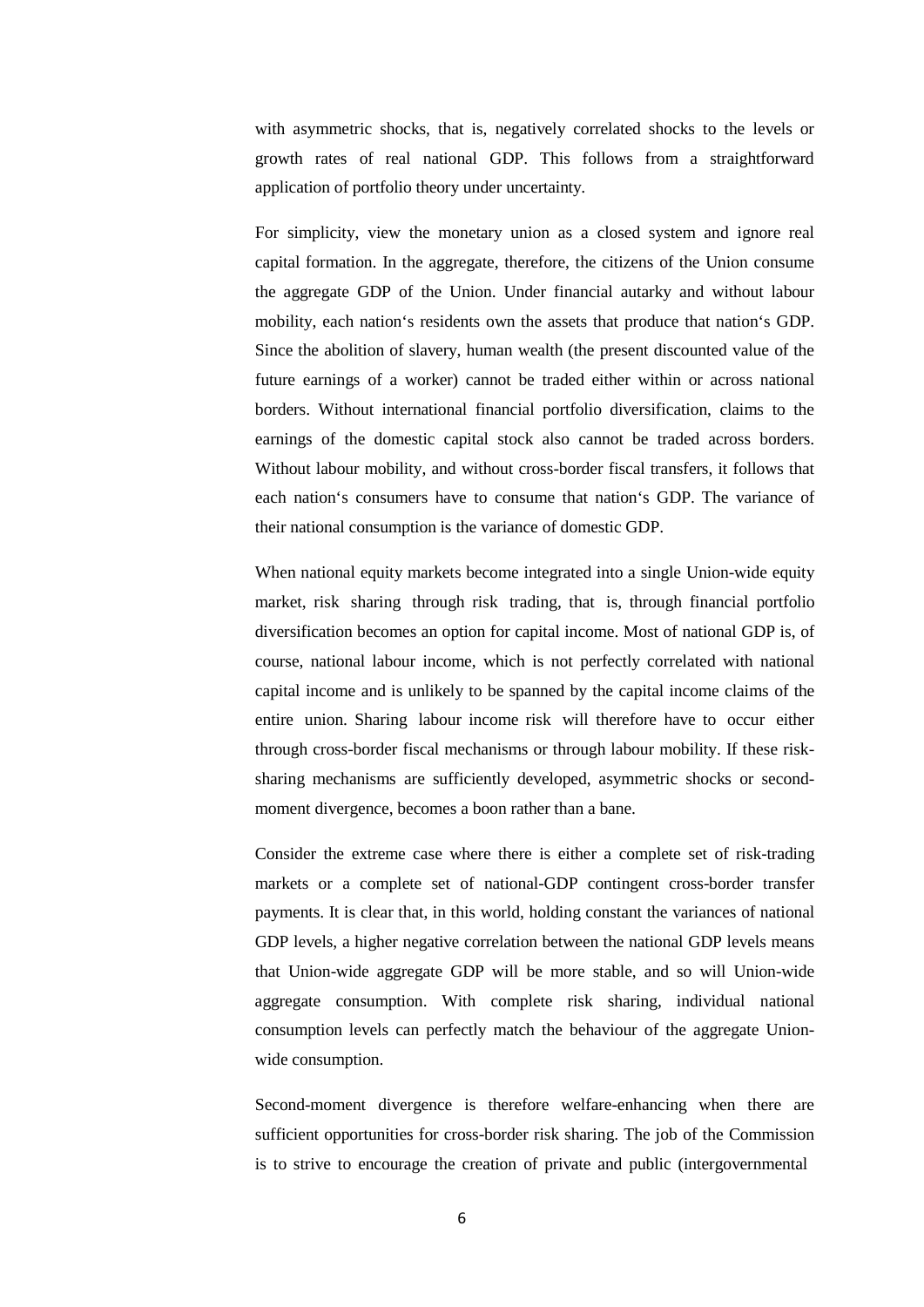and/or supranational) mechanisms for risk sharing. Both the SMP and the EMU are important mechanisms for boosting the scope for international portfolio diversification and cross-border labour mobility.

There may also be a role for policy in ensuring that national GDP moments are not larger than is efficient in the light of the inherent uncertainty and unpredictability of the economic environment (tastes, technology, information, acts of nature, acts of God etc). Whatever may be achievable as regards reducing the variances of national GDP levels, however, households in the EMU should hope for asymmetric rather than symmetric shocks.

As regards first moment divergence, the first-best strategy is to encourage optimal economic performance, including growth, in each nation state, and to agree on a set of socially acceptable cross-border redistribution policies if the efficient performance levels are too divergent to be politically acceptable. There is no reason to believe, in view of the vast structural differences between the members of the Union, that efficient levels and growth rates of real per capita GDP would be similar, let along convergent among Union members. Given the extremely limited set of public and private instruments for cross-border redistribution in the E(M)U, it is unlikely that much can be expected from policies to mitigate first moment divergence.

#### III. EMU AND CROSS-BORDER PORTFOLIO DIVERSIFICATION

We pointed to four mechanisms for cross-border risk sharing. First, the public sector can provide cross-border risk-sharing through contingent cross-border fiscal transfers. Second, the private sector can provide cross-border risk-sharing through cross-border private transfers. Cross-border remittances are an example, as are private cross-border charitable transfers. Third, the private sector can trade risk across national boundaries through international financial portfolio diversification. Such markets are well-established at for ownership claims to capital income. Fourth, it is in principle possible, without trading directly in claims on current and future primary labour income (which would be illegal since the abolition of slavery and indentured labour), for the private sector to create financial instruments promising a future payment stream benchmarked against observable and verifiable labour income developments at home and abroad.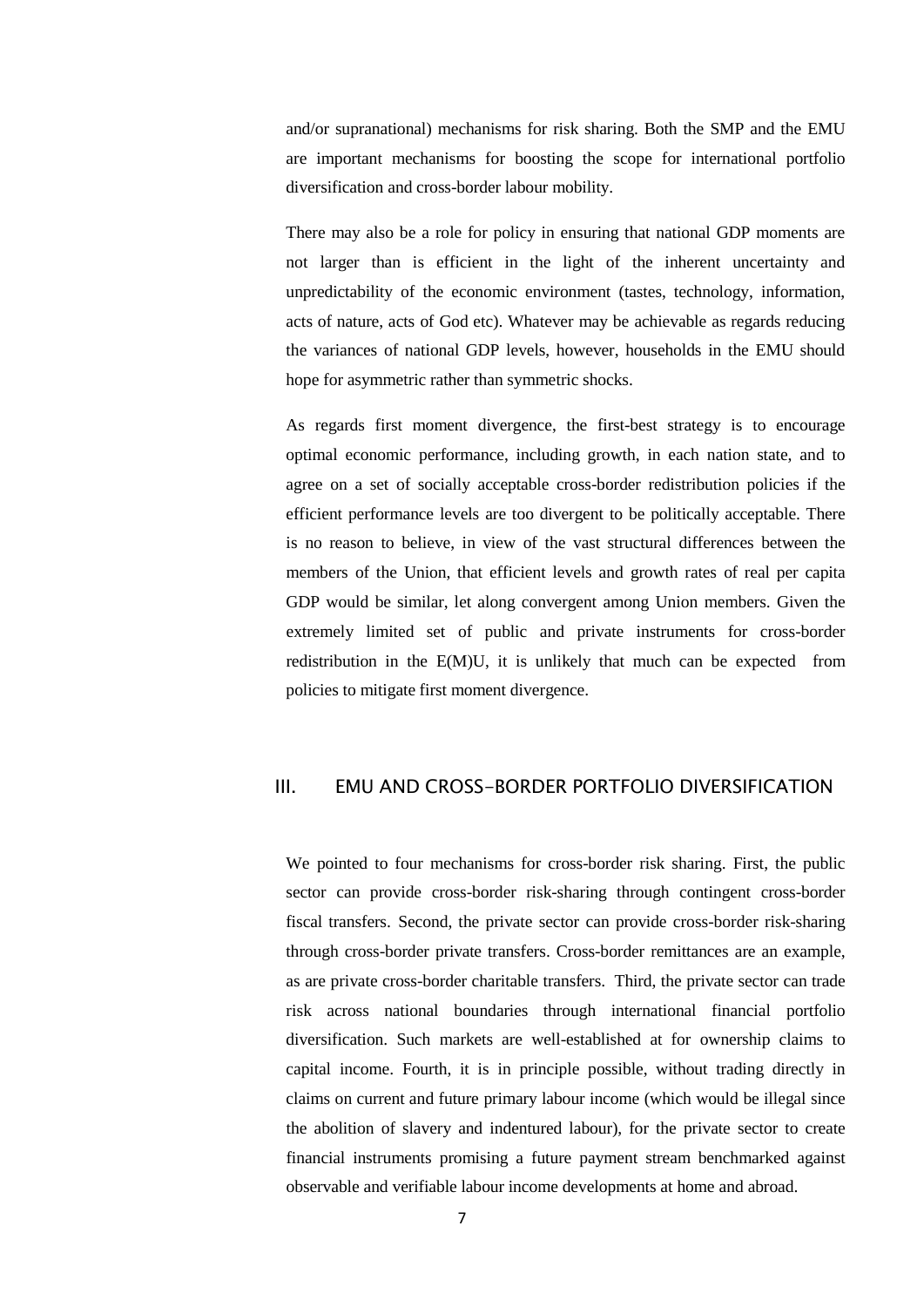Individual labour income is private information and is, within limits, a choice variable of the owner, the individual worker. There are obvious moral hazard and adverse selection arguments that will restrict the market for labour incomecontingent securities whose payoffs depend on the income of a single worker or a small number of workers. No such arguments apply against the issuance of labour income-contingent financial claims based on the labour income earned in an entire national economy or even in a significant sector, sub-sector or industry within a national economy. The creation of such social risk-trading instruments (GDP-contingent claims, aggregate labour income-contingent claims etc.) has indeed been proposed by such distinguished financial economists as Robert Shiller (1993, 2003). Real-world examples of such instruments are no longer uncommon. A well-known example are Argentina's GDP growth contingent claims, issued following the default of 2003, which offer a payoff to investors only if Argentine real annual GDP growth exceeds three percent per annum.

The fifth mechanism for sharing risk across national boundaries is migration, specifically labour mobility. When workers move across borders, typically from low wage to high-wage countries, individual labour income risk can be mitigated, even if measures of national labour income for the source country are not necessarily favourably affected. Migration is of course intimately tied up with remittances to relatives left behind.

Monetary union strongly affects a nation's capacity to use the third (cross-border financial portfolio diversification) and the fourth (cross-border trade in Shiller securities) of these mechanisms for cross-border sharing of consumption risk.

The great contribution of the EU to the depth and breadth of cross-border risksharing and risk trading cannot be denied. The abolition of effectively all administrative and fiscal obstacles to international financial capital mobility is a core part of the Acquis. The Single European Act has permitted and continues to encourage unprecedented cross-border integration for all 27 EU members of financial markets and markets for financial services and products. The result has been a marked decrease in the home bias of the portfolios held by private investors in the EU and a huge increase in gross cross-holdings of securities across national boundaries.

For the EMU members, the common currency has been a further important stimulus to financial market integration and development. European corporate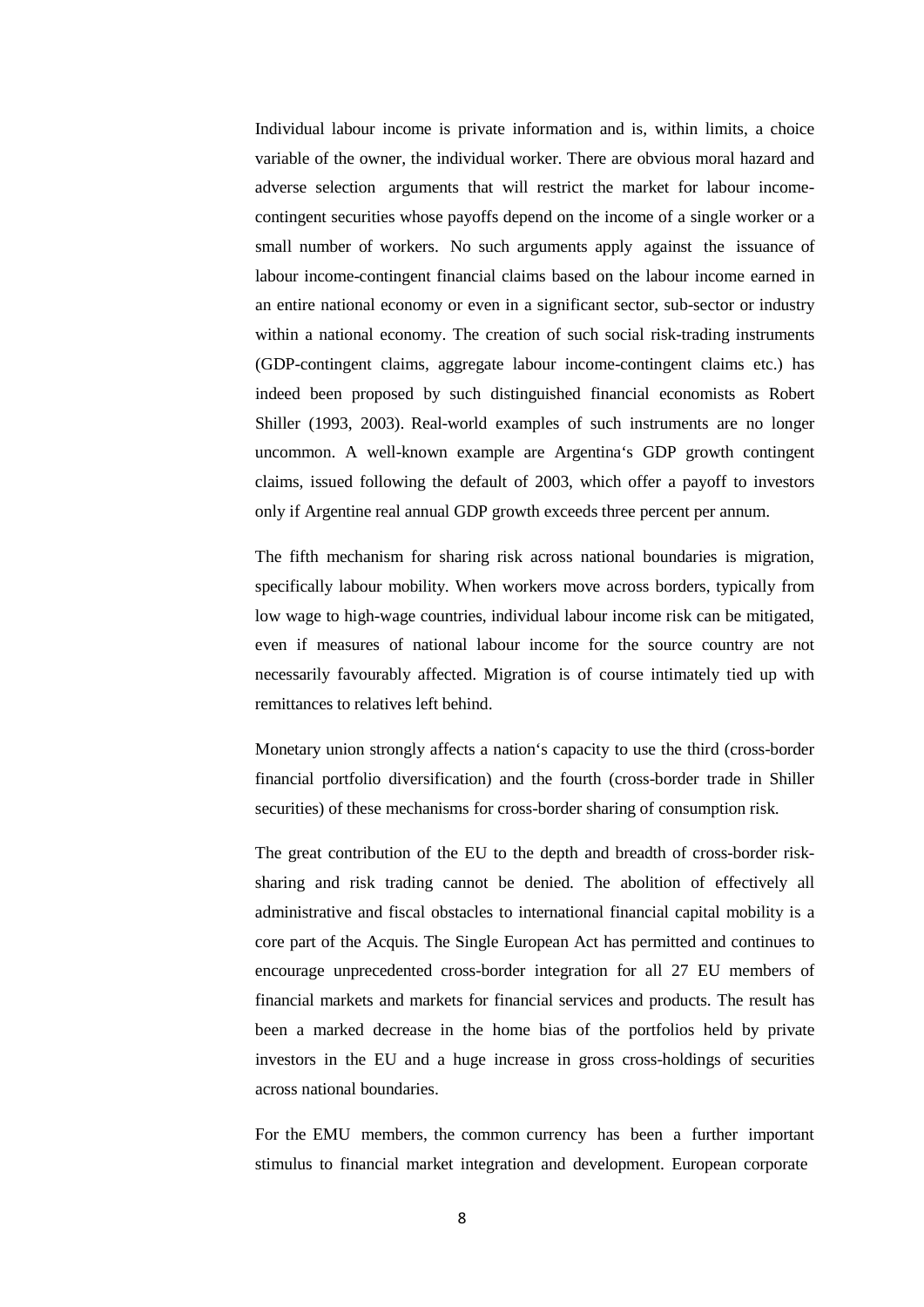bond markets for euro-denominated debt are now larger than their US counterparts. While the exact nature of the cost savings and market-deepening effects of a common currency are hard to quantify, there can be little doubt that the creation of the common currency has dealt a further blow to home bias in portfolio allocation.

Thus, a common currency permits improved cross-border consumption risk sharing through portfolio diversification. This will be more valuable, the greater the degree of second-moment real divergence among the countries of the EMU.

# IV. THE LENDER-OF-LAST-RESORT THEORY OF OPTIMAL CURRENCY AREAS

### IV. THE LENDER-OF-LAST-RESORT THEORY OF OCAS

There is no such thing as a safe bank, even if its assets are sound, in the sense that they would cover all obligations if held to maturity. Any highly leveraged entity that borrows short and lends long and illiquid is vulnerable to a speculative attack (run). A withdrawal of deposits, refusal to renew credit or inability to sell assets could force a bank into insolvency even if its assets were good, provided they could be held to maturity.

A viable banking system therefore requires a central bank that can act as lender of last resort (to offer support against funding illiquidity) and market maker of last resort (to offer support against market illiquidity of its assets).

A viable lender of last resort and market maker of last resort has to be able to provide ample liquidity in the currency to which the banks it wants to support are exposed. If the bulk of the banks' short-term liabilities are domestic-currencydenominated, the central bank can always act as lender of last resort (LLR) and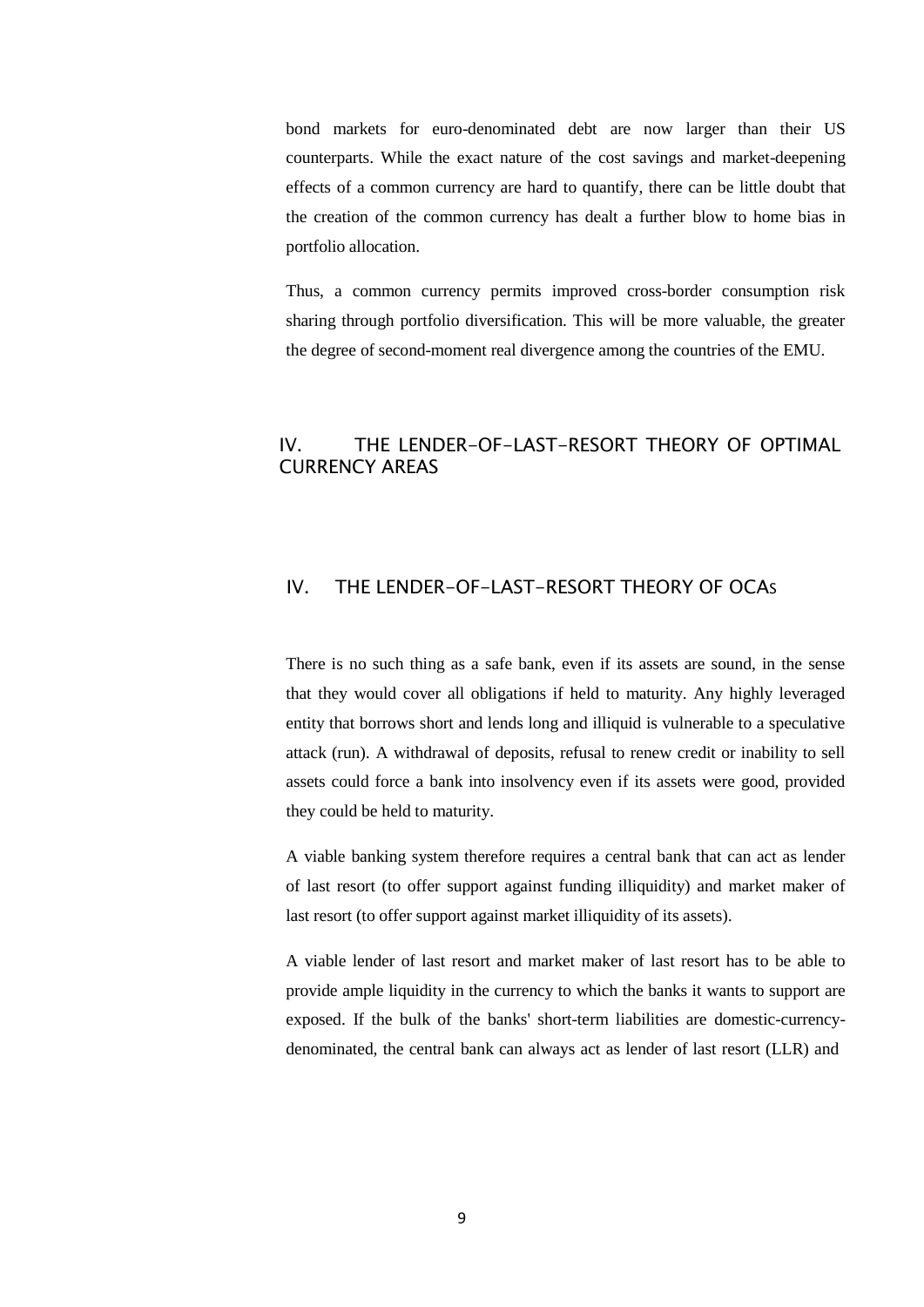market maker of last resort (MMLR), although the price of doing so may be excessive inflation.

Excessive inflation will result from central bank domestic-currency LLR and MMLR operations, if the banks have a fundamental solvency problem (a solvency gap even if the assets could be held to maturity) rather than just a liquidity problem. In that case, the LLR and MMLR task can be fulfilled without excessive inflation only if the fiscal authorities can recapitalise the banks.

When a large part of the short-maturity liabilities of the banking system or its customers are denominated in foreign currency, and if these short-term, liquid foreign currency liabilities are not hedged by liquid foreign currency assets, as was the case in Iceland, for instance, the central bank can act as foreign currency LLR and MMLR only to the limit of its foreign exchange reserves and its ability to borrow foreign exchange, through swaps with other central banks, credit lines or whatever.

The ability of the central bank to borrow foreign exchange is ultimately limited by the ability of the sovereign to borrow foreign exchange. That in turn is limited by the ability of the sovereign to make (1) an internal fiscal transfer (now and in the future) from domestic households and firms to the state and (2) an external transfer of resources (now and in the future) to its foreign creditors.

The internal transfer requires higher taxes or lower public spending. The external transfer requires primary external surpluses (surpluses in the current account excluding net foreign investment income). That in turn requires a depreciation of the real exchange rate and probably a worsening of the external terms of trade.

Both the internal transfer and the external transfer are painful and politically unpopular. The question then becomes whether it was credible that the government would be able and willing to put the domestic economy through the wringer required to guarantee the servicing of the external debt.

There is a range of alternative ways of collateralising external borrowing by the authorities, that might not involve large-scale unemployment and excess capacity. Securitizing future revenues from natural resource endowments that have not yet been exploited can be an attractive option.